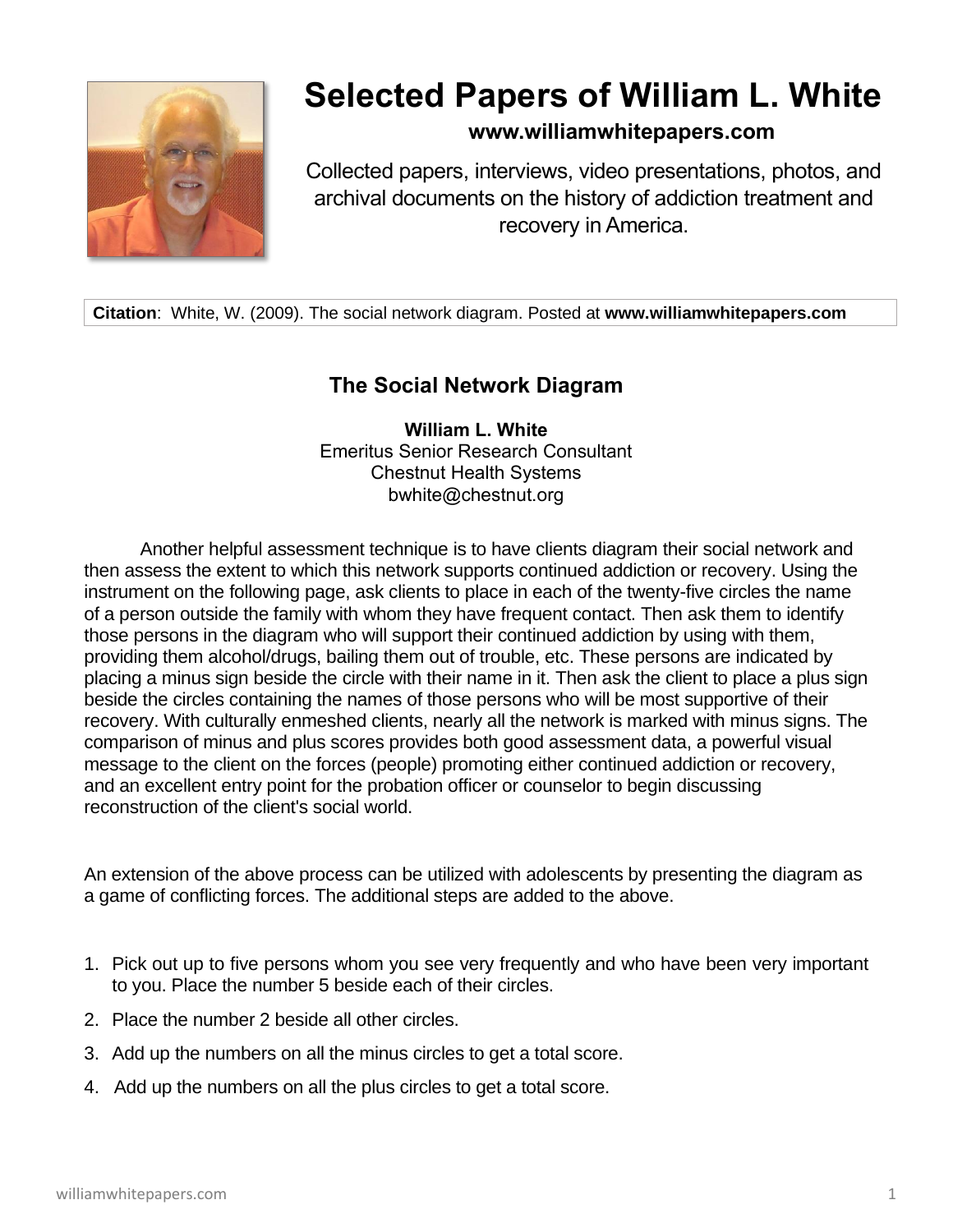The side with the highest numerical score wins. It is explained that this game is played for exceptionally high stakes. The clients are given the assignment of identifying and comparing the prizes offered by each side. One-to-one sessions explore what the adolescent can do to change the score and by so doing tip the scales toward continued addiction or recovery. The message is that the outcome of the real life version of this game is a result of choices and decisions over which the individual has control.

## **Adapted From: White, W. (1996).** *Pathways from the Culture of Addiction to the Culture of Recovery: A Travel Guide for Addiction Professionals (2<sup>nd</sup> ed.). Center City, MN:* **Hazelden.**